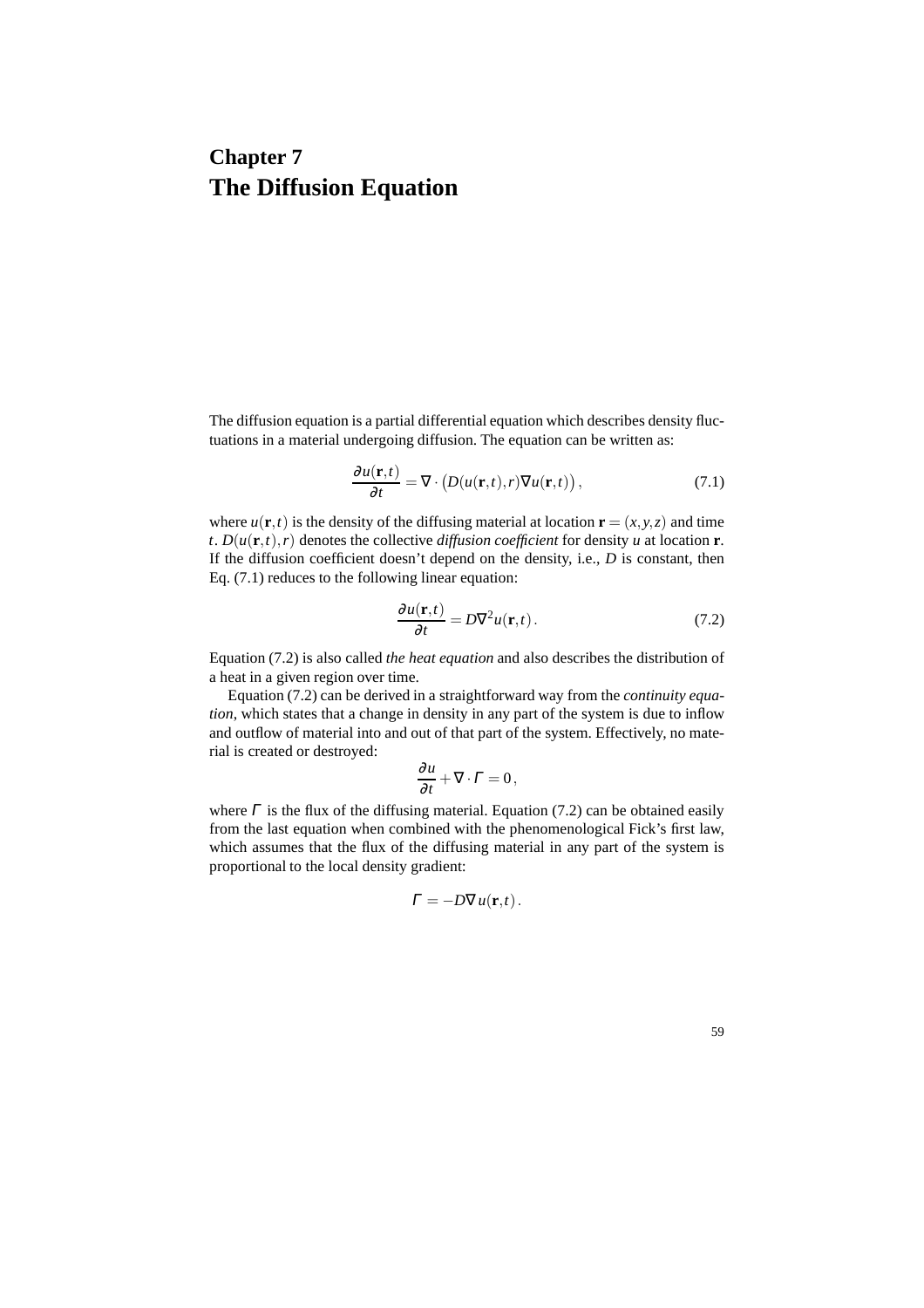## **7.1 The Diffusion Equation in 1D**

Consider an IVP for the diffusion equation in one dimension:

$$
\frac{\partial u(x,t)}{\partial t} = D \frac{\partial^2 u(x,t)}{\partial x^2}
$$
 (7.3)

on the interval  $x \in [0, L]$  with initial condition

$$
u(x, 0) = f(x), \qquad \forall x \in [0, L]
$$
 (7.4)

and Dirichlet boundary conditions

$$
u(0, t) = u(L, t) = 0 \t\t \forall t > 0.
$$
 (7.5)

## *7.1.1 Analytical Solution*

Let us attempt to find a nontrivial solution of (7.3) satisfying the boundary conditions (7.5) using separation of variables [4], i.e.,

$$
u(x,t) = X(x)T(t).
$$

Substituting *u* back into Eq. (7.3) one obtains:

$$
\frac{1}{D}\frac{T'(t)}{T(t)} = \frac{X''(x)}{X(x)}.
$$

Since the right hand side depends only on *x* and the left hand side only on *t*, both sides are equal to some constant value  $-\lambda$  ( $-$  sign is taken for convenience reasons). Hence, one can rewrite the last equation as a system of two ODE's:

$$
X''(x) + \lambda X(x) = 0,\t(7.6)
$$

$$
T'(t) + D\lambda T(t) = 0.
$$
\n(7.7)

Let us consider the first equation for  $X(x)$ . Taking into account the boundary conditions (7.5) one obtains ( $T(t) \neq 0$  as we are loocking for nontrivial solutions)

$$
u(0,t) = X(0)T(t) = 0 \Rightarrow X(0) = 0,
$$
  

$$
u(L,t) = X(L)T(t) = 0 \Rightarrow X(L) = 0.
$$

That is, the problem of finding of the solution of (7.3) reduces to the solving of linear ODE and consideration of three different cases with respect to the sign of  $\lambda$ :

$$
1. \ \lambda < 0:
$$

$$
X(x) = C_1 e^{\sqrt{-\lambda}x} + C_2 e^{-\sqrt{-\lambda}x}.
$$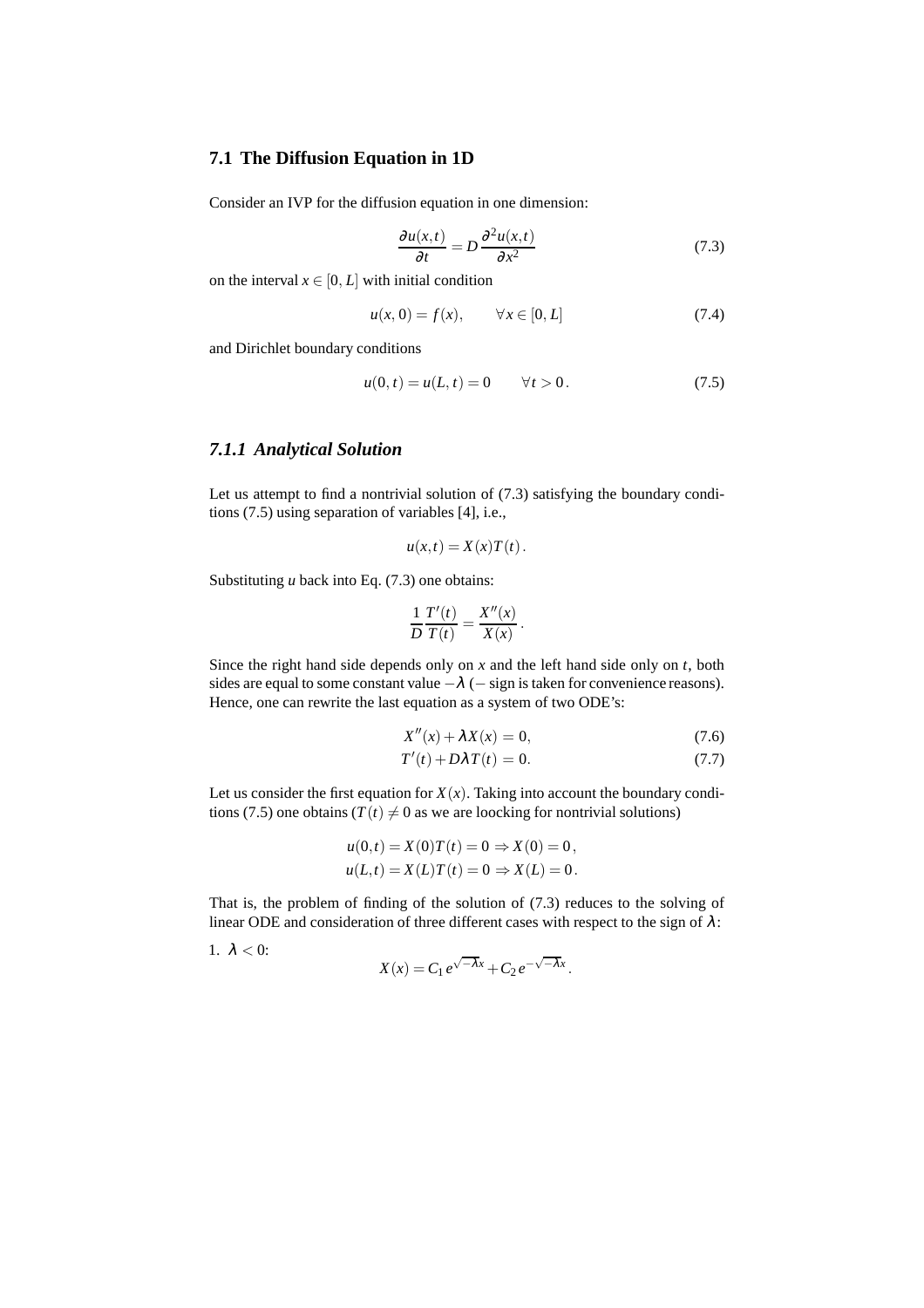Taking into account the boundary conditions one gets  $C_1 = C_2 = 0$ , so for  $\lambda < 0$ only the trivial solution exists.

2.  $\lambda = 0$ :

$$
X(x) = C_1 x + C_2
$$

Again, due to the boundary conditions, one gets only trivial solution of the problem  $(C_1 = C_2 = 0)$ . 3.  $\lambda > 0$ :

$$
X(x) = C_1 \cos(\sqrt{\lambda}x) + C_2 \sin(\sqrt{\lambda}x).
$$

Substituting of the boundary conditions leads to the following equations for the constants  $C_1$  and  $C_2$ :

$$
X(0) = C_1 = 0,
$$
  
\n
$$
X(L) = C_2 \sin(\sqrt{\lambda}L) = 0 \Rightarrow \sin(\sqrt{\lambda}L) = 0 \Rightarrow \lambda_n = \left(\frac{\pi n}{L}\right)^2, \quad n = 1, 2, ....
$$

Hence,

$$
X(t) = C_n \sin\left(\frac{\pi n}{L}x\right).
$$

That is, the second equation for the function  $T(t)$  takes the form:

$$
T'(t) + D\left(\frac{\pi n}{L}\right)T(t) = 0 \Rightarrow T(t) = B_n \exp\left(-D\left(\frac{\pi n}{L}\right)^2 t\right),
$$

where  $B_n$  is constant.

Altogether, the general solution of the problem (7.3) can be written as

$$
u(x,t) = \sum_{n=1}^{\infty} A_n \sin\left(\frac{\pi n}{L}x\right) \exp\left(-D\left(\frac{\pi n}{L}\right)^2 t\right), \quad A_n = \text{const.}
$$

In order to find  $A_n$  one can use the initial condition (7.4). Indeed, if we write the function  $f(x)$  as a Fourier series, we obtain:

$$
f(x) = \sum_{n=1}^{\infty} F_n \sin\left(\frac{\pi n}{L}x\right) = \sum_{n=1}^{\infty} A_n \sin\left(\frac{\pi n}{L}x\right),
$$

$$
A_n = F_n = \frac{2}{L} \int_0^L f(\xi) \sin\left(\frac{\pi n}{L} \xi\right) d\xi.
$$

Hence, the genetal solution of Eq. (7.3) reads:

$$
u(x,t) = \sum_{n=1}^{\infty} \left(\frac{2}{L} \int_0^L f(\xi) \sin\left(\frac{\pi n}{L} \xi\right) d\xi\right) \sin\left(\frac{\pi n}{L} x\right) \exp\left(-D\left(\frac{\pi n}{L}\right)^2 t\right).
$$
 (7.8)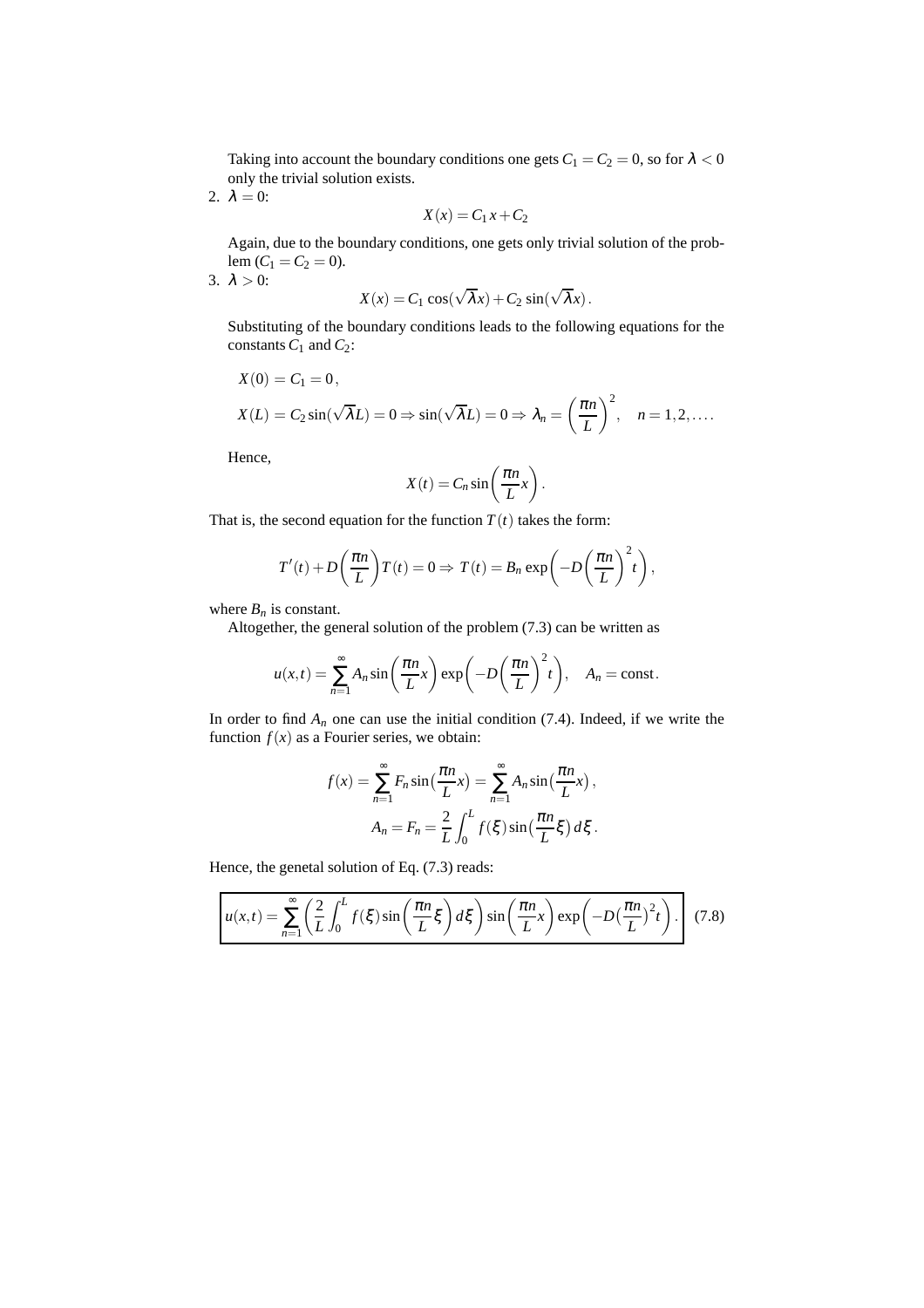

**Fig. 7.1** Schematical representation of the FTCS finite difference scheme (7.9) for solving the 1-d diffusion equation (7.3).

# *7.1.2 Numerical Treatment*

#### **The FTCS Explicit Method**

Consider Eq. (7.3) with the initial condition (7.4). The first simple idea is an explicit forward in time, central in space (FTCS) method [28, 22] (see Fig. (7.1)):

$$
\frac{u_i^{j+1} - u_i^j}{\triangle t} = D \frac{u_{i+1}^j - 2u_i^j + u_{i-1}^j}{\triangle x^2},
$$

or, with  $\alpha = D \frac{\Delta t}{\Delta x^2}$  $\triangle x^2$ 

$$
u_i^{j+1} = (1 - 2\alpha)u_i^j + \alpha (u_{i+1}^j + u_{i-1}^j).
$$
 (7.9)

In order to check the stability of the schema (7.9) we apply again the ansatz (1.21) (see Sec. 1.3), considering a single Fourier mode in *x* space and obtain the following equation for the amplification factor  $g(k)$ :

$$
g^2 = (1 - 2\alpha)g + 2g\alpha\cos(k\triangle x),
$$

from which

$$
g(k) = 1 - 4\alpha \sin^2 \frac{k\Delta x}{2}.
$$

The stability condition for the method (7.9) reads

$$
|g(k)| \le 1 \quad \forall k \Leftrightarrow \alpha \le \frac{1}{2} \Leftrightarrow \boxed{\triangle t \le \frac{1}{2} \frac{\triangle x^2}{D}}.
$$
 (7.10)

Although the method (7.9) is conditionally stable, the derived stability condition (7.10), however, hides an uncomfortable property: A doubling of the spatial resolution  $\Delta x$  requires a simultaneous reduction in the time-step  $\Delta t$  by a factor of four in order to maintain numerical stability. Certainly, the above constraint limits us to absurdly small time-steps in high resolution calculations.

The next point to emphasize is the numerical dispersion. Indeed, let us compare the exact dispersion relation for Eq. (7.3) and relation, obtained by means of the schema (7.9). If we consider the perturbations in form  $exp(ikx - i\omega t)$  the dispersion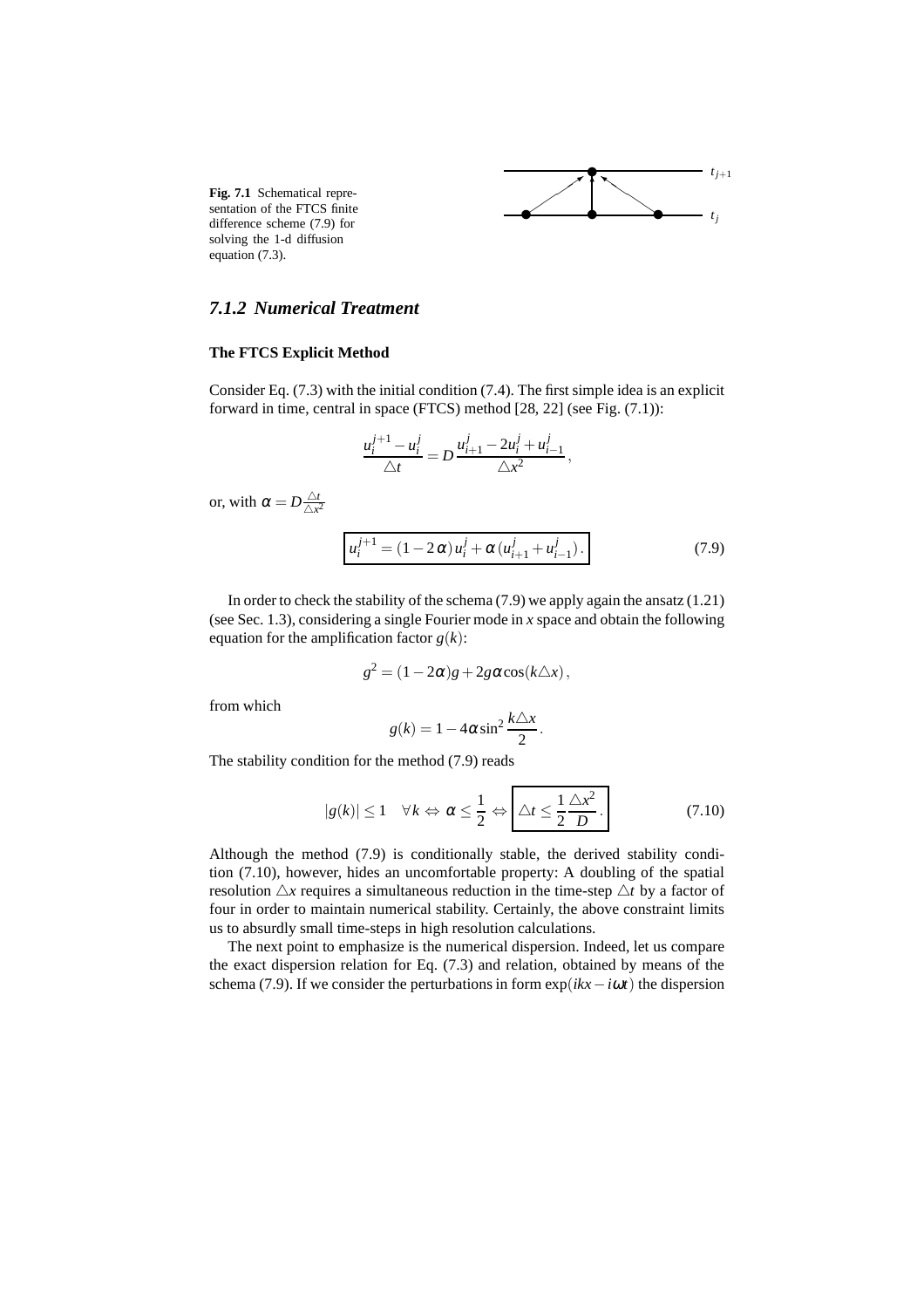

**Fig. 7.2** Dispersion relation by means of the schema (7.9) for different values of  $\alpha$ , compared with the exact dispersion relation for Eq. (7.3).

relation for Eq. (7.3) reads

$$
i\omega = Dk^2.
$$

On the other hand, the FTCS schema (7.3) leads to the following relation

$$
e^{i\omega\triangle t} = 1 - 4\alpha \sin^2\left(\frac{k\triangle x}{2}\right),
$$

or, in other words

$$
i\omega\triangle t=-\ln\bigg(1-4\alpha\sin^2\bigg(\frac{k\triangle x}{2}\bigg)\bigg).
$$

The comparison between exact and numerical disperion relations is shown on Fig. (7.2). One can see, that both relations are in good agreement only for  $k\Delta x \ll 1$ . For  $\alpha > 0.25$  the method is stable, but the values of  $\omega$  can be complex, i.e., the Fourier modes drops off, performing damped oscillations (see Fig. (7.2) for  $\alpha = 0.3$ and  $\alpha = 0.4$ ). Now, if we try to make the time step smaler, in the limit  $\triangle t \rightarrow 0$  (or  $\alpha \rightarrow 0$ ) we obtain

$$
i\omega\triangle t \approx 4\alpha \sin^2\left(\frac{k\triangle x}{2}\right) = k^2 D \triangle t \frac{\sin^2\left(\frac{k\triangle x}{2}\right)}{\left(\frac{k\triangle x}{2}\right)^2},
$$

i.e., we get the correct dispersion relation only if the space step  $\Delta x$  is small enougth too.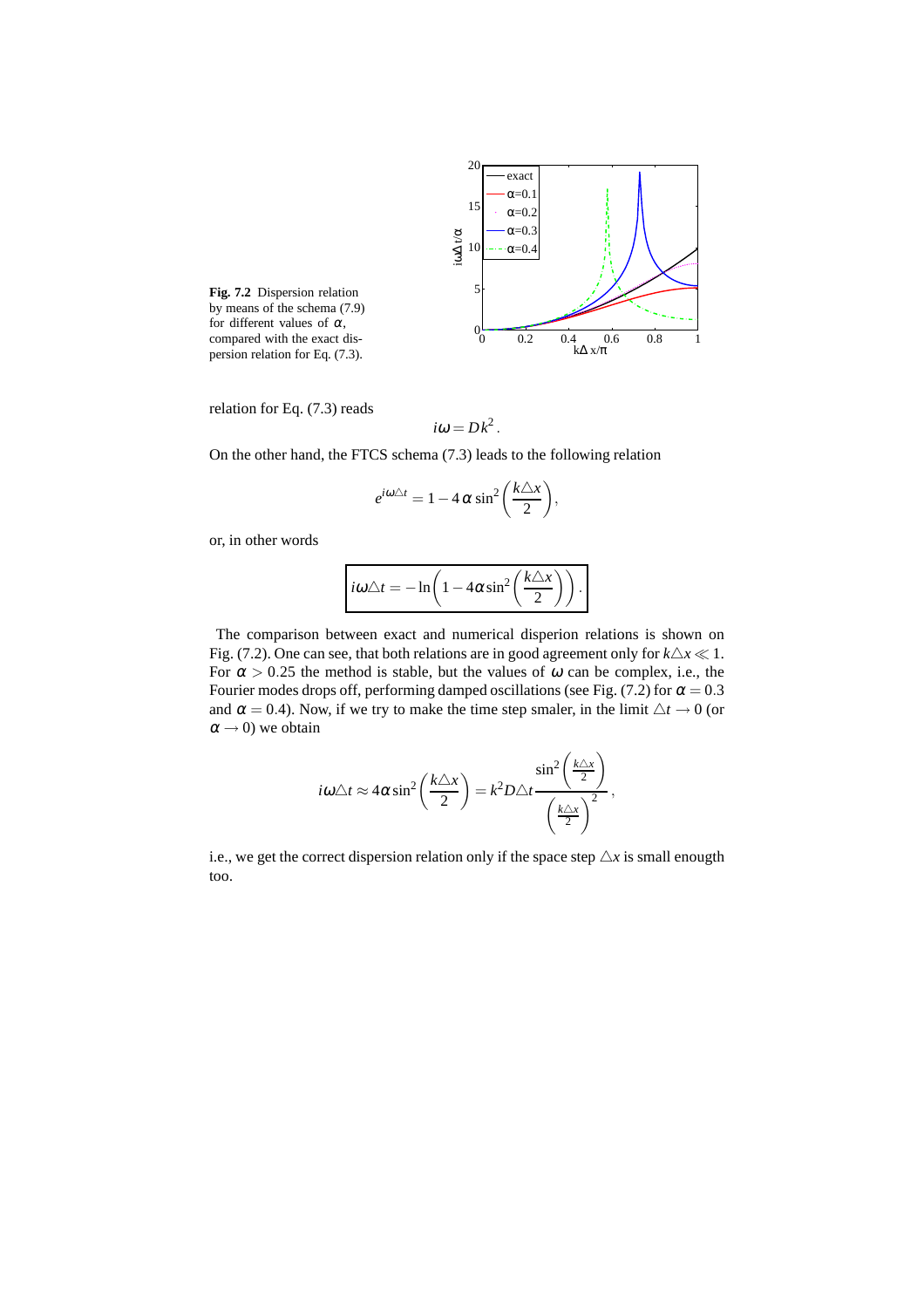#### **The Richardson Method**

The first idea to improve the approximation order of the schema is to use the central diferences for the time derivative of Eq. (7.3), namely [28]

$$
\frac{u_i^{j+1} - u_i^{j-1}}{2\triangle t} = D \frac{u_{i+1}^j - 2u_i^j + u_{i-1}^j}{\triangle x^2},
$$

or, with  $\alpha = D \triangle t / \triangle x^2$ 

$$
u_i^{j+1} = u_i^{j-1} + 2\alpha \left( u_{i+1}^j - 2u_i^j + u_{i-1}^j \right). \tag{7.11}
$$

Unfortunately, one can show that the schema (7.11) is unconditional unstable. Indeed, amplification factor  $g(k)$  in this case fulfilles the following equation:

$$
g^2 + 2\beta g - 1 = 0, \qquad \beta = 4\alpha \sin^2 \frac{k\Delta x}{2},
$$

giving

$$
g_{1,2}=-\beta\pm\sqrt{\beta^2+1}.
$$

Since  $|g_2(k)| > 1$  for all values of *k*, the schema (7.11) is absolut unstable.

#### **The DuFort-Frankel Method**

Let us consider one of many alternative algorithms which have been designed to overcome the stability problems of the simple FTCS and Richardson methods. We modify Eq. (7.9) as (see Fig. (7.3)) [28]

$$
\frac{u_i^{j+1} - u_i^{j-1}}{2\Delta t} = D \frac{u_{i+1}^j - 2\frac{u_i^{j+1} + u_i^{j-1}}{2} + u_{i-1}^j}{\Delta x^2},
$$

which can be solved explicitly for  $u_i^{j+1}$ :

$$
u_i^{j+1} = \frac{1 - \alpha}{1 + \alpha} u_i^{j-1} + \frac{\alpha}{1 + \alpha} \left( u_{i+1}^j + u_{i-1}^j \right),\tag{7.12}
$$

where  $\alpha = 2D \triangle t / \triangle x$ . When the usual von Neumann stability analysis is applied to the method (7.12), the amplification factor  $g(k)$  can be found from

$$
(1+\alpha)g^2-2g\alpha\cos(k\triangle x)+(\alpha-1)=0.
$$

It can be easily shown, that stability condition is fulfilled for all values of  $\alpha$ , so the method (7.12) is unconditionally stable. However, this does not imply that  $\triangle x$  and  $\Delta t$  can be made indefinitely large; we must still worry about the accuracy of the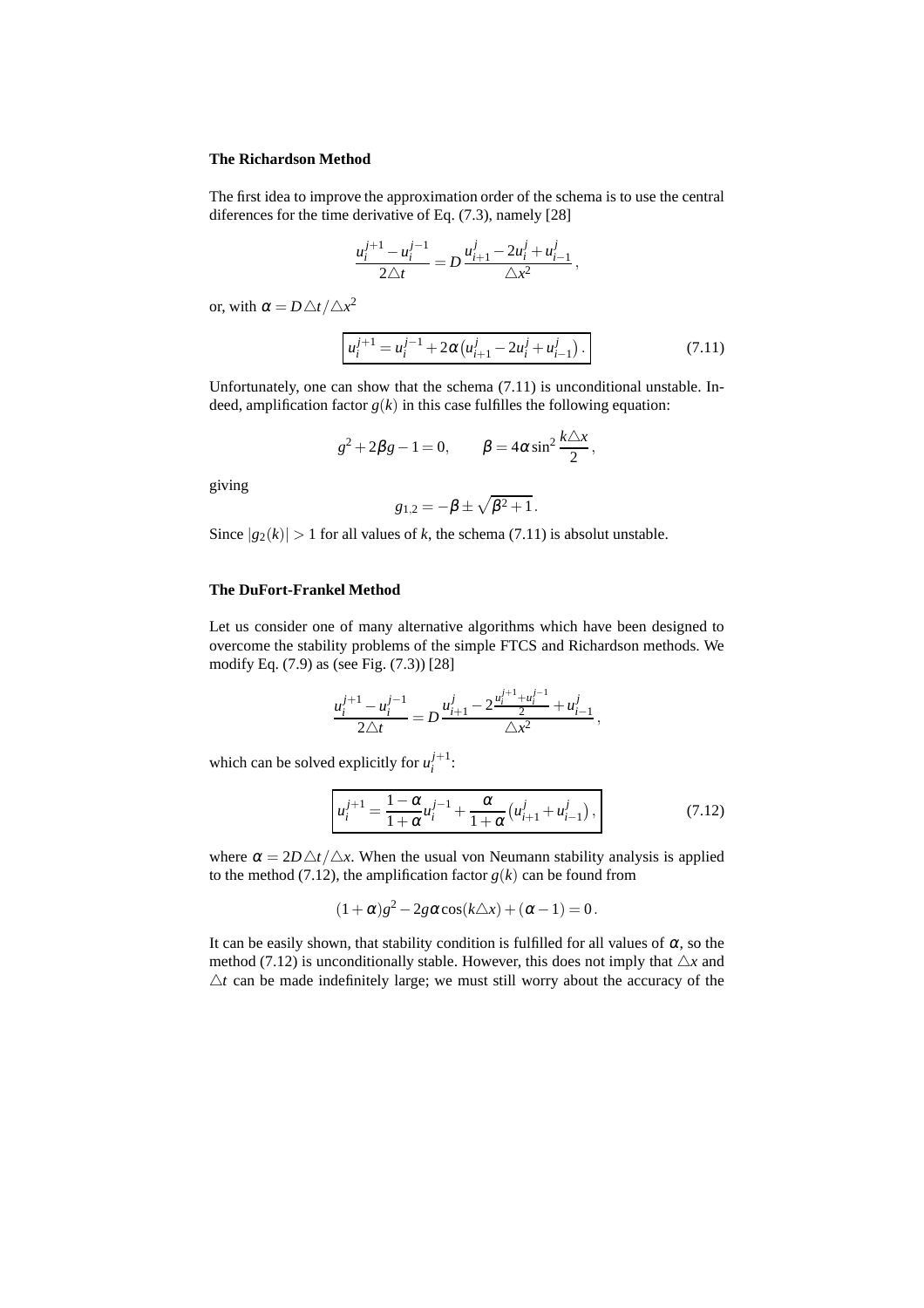

resentation of the implicit BTCS method (7.13).

method. Indeed, consider the Taylor expansion for Eq. (7.3) by means of (7.12):

$$
\frac{u_i^{j+1} - u_i^{j-1}}{2\Delta t} = D \frac{u_{i+1}^j - u_i^{j+1} - u_i^{j-1} + u_{i-1}^j}{\Delta x^2} \Leftrightarrow
$$
  
\n
$$
u_t - \frac{\Delta x^2}{3!} u_{tt} + \dots = \frac{D}{\Delta x^2} \left( \Delta x^2 u_{xx} + \frac{2\Delta x^4}{4!} u_{xxxx} - \Delta t^2 u_{tt} - \frac{2\Delta t^4}{4!} u_{tttt} + \dots \right) \Leftrightarrow
$$
  
\n
$$
u_t + \mathcal{O}(\Delta t^2) = Du_{xx} + \mathcal{O}(\Delta x^2) - D \left( \frac{\Delta t^2}{\Delta x^2} \right) u_{tt} + \mathcal{O} \left( \frac{\Delta t^4}{\Delta x^2} \right).
$$

In other words, the method (7.12) has order of accuracy

$$
\mathscr{O}\bigg(\triangle t^2, \triangle x^2, \frac{\triangle t^2}{\triangle x^2}\bigg).
$$

For cosistency,  $\triangle t / \triangle x \rightarrow 0$  as  $\triangle t \rightarrow 0$  and  $\triangle x \rightarrow 0$ , so (7.12) is inconsistent. This constitutes an effective restriction on  $\triangle t$ . For large  $\triangle t$ , however, the scheme (7.12) is consistent with *another* equation of the form

$$
Du_{tt}+u_t=Du_{xx}.
$$

#### **7.1.2.1 The BTCS Implicit Method**

One can try to overcome problems, described above by introducing an implicit method. The simplest example is a BTCS (backward in time, central in space) method (see Fig. 7.4) [29]. The differential schema reads:

$$
\frac{u_i^{j+1} - u_i^j}{\triangle t} = D \frac{u_{i+1}^{j+1} - 2u_i^{j+1} + u_{i-1}^{j+1}}{\triangle x^2} + \mathcal{O}(\triangle t, \triangle x^2),
$$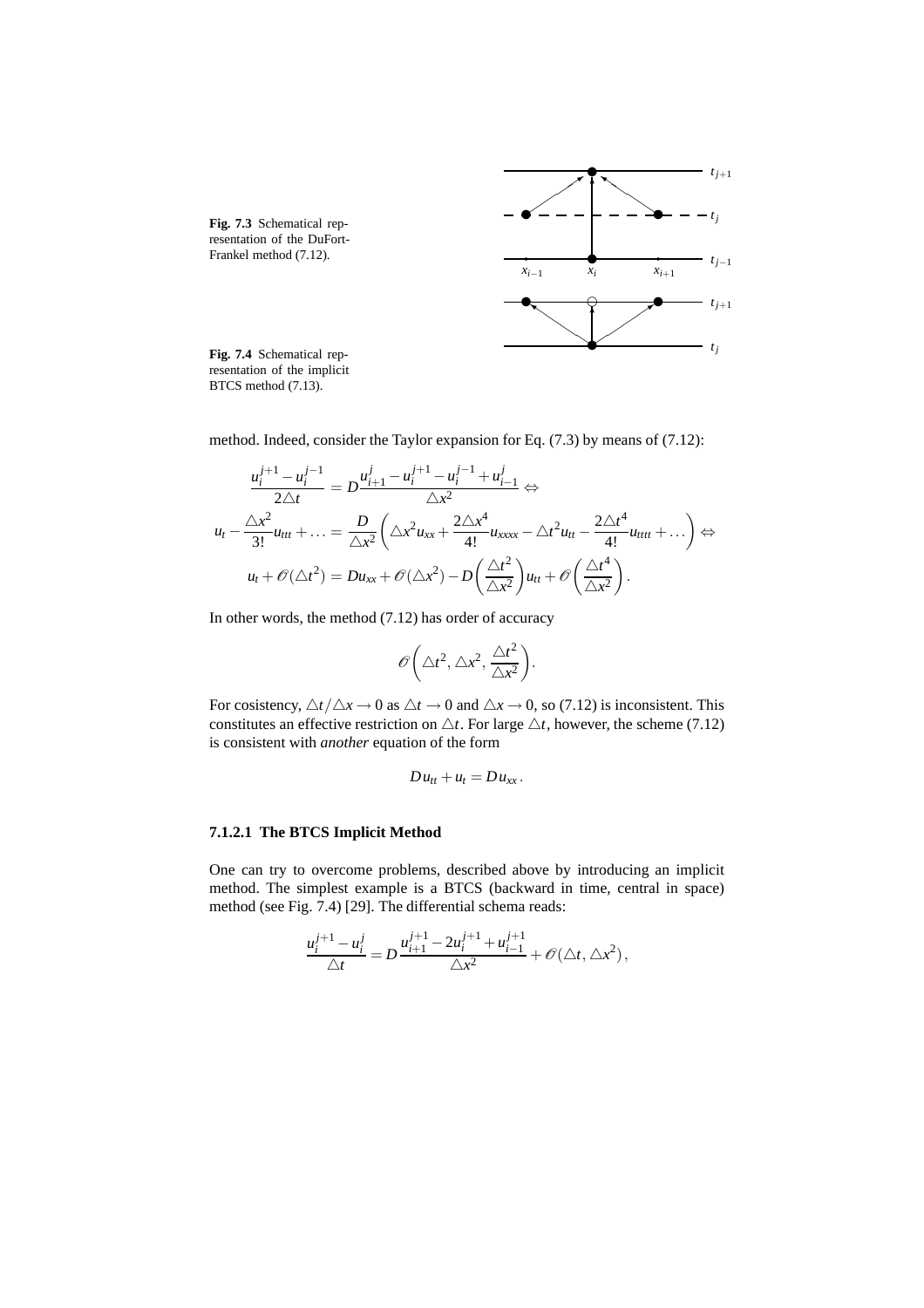

or, with  $\alpha = D \triangle t / \triangle x^2$ 

$$
-u_i^j = \alpha u_{i+1}^{j+1} - (1 + 2\alpha)u_i^{j+1} + \alpha u_{i-1}^{j+1}.
$$
 (7.13)

.

In this case the amplification factor  $g(k)$  is given by

$$
g(k) = \left(1 + 4\alpha \sin^2 \frac{k\triangle x^2}{2}\right)^{-1}
$$

That is, the schema (7.13) is unconditionally stable. However, the method has order of accuracy  $\mathscr{O}(\Delta t, \Delta x^2)$ , i.e., first order in time, and second in space. Is it possible to improve it? The answer to is given below.

#### **The Crank-Nicolson Method**

An implicit scheme, introduced by J. Crank and P. Nicolson in 1947 [6] is based on the central approximation of Eq. (7.3) at the point  $(x_i, t_j + \frac{1}{2}\Delta t)$  (see Fig. (7.5)):

$$
\frac{u_i^{j+1} - u_i^j}{2\frac{\Delta t}{2}} = D \frac{u_{i+1}^{j+\frac{1}{2}} - 2u_i^{j+\frac{1}{2}} + u_{i-1}^{j+\frac{1}{2}}}{\Delta x^2}.
$$

The approximation used for the space derivative is just an average of approximations in points  $(x_i, t_j)$  and  $(x_i, t_{j+1})$ :

$$
\frac{u_i^{n+1}-u_i^n}{\triangle t}=D\frac{(u_{i+1}^{n+1}-2u_i^{n+1}+u_{i-1}^{n+1})+(u_{i+1}^n-2u_i^n+u_{i-1}^n)}{2\triangle x^2}.
$$

Introducing  $\alpha = D \triangle t / \triangle x^2$  one can rewrite the last equation as

$$
-\alpha u_{i+1}^{j+1} + 2(1+\alpha)u_i^{j+1} - \alpha u_{i-1}^{j+1} = \alpha u_{j+1}^n + 2(1-\alpha)u_i^j + \alpha u_{j-1}^n.
$$
 (7.14)

All terms on the right-hand side of Eq. (7.14) are known. Hence, the equations in (7.14) form a tridiagonal linear system

 $A$ **u** = **b**.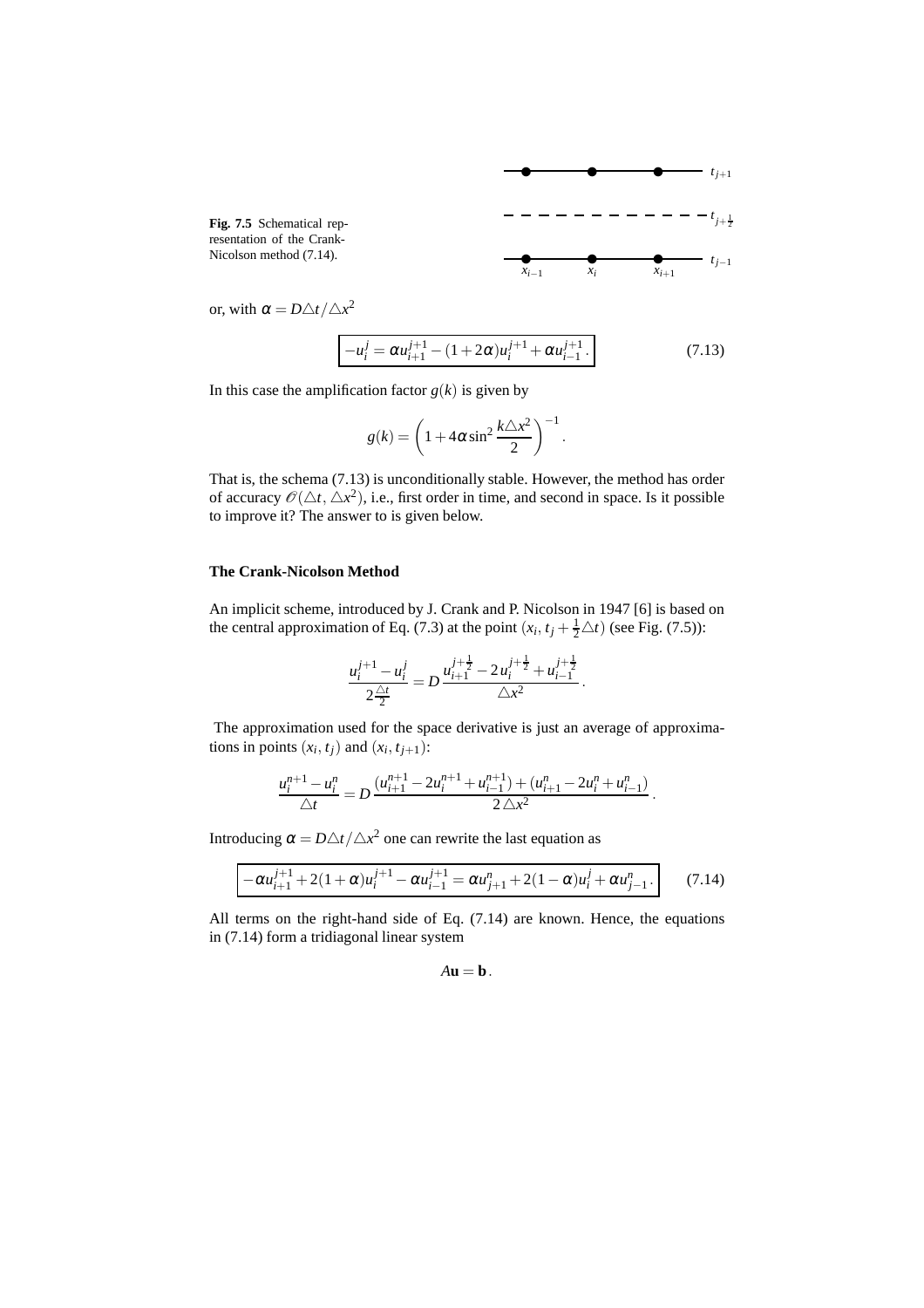

heat distribution after the time  $T = 30$ , calculated with the

The amplification factor for Eq. (7.14) reads

$$
g(k) = \frac{1 - \alpha(1 - \cos k \triangle x)}{1 + \alpha(1 - \cos k \triangle x)}.
$$

Since  $\alpha$  and  $1 - \cos k \Delta x$  are positive, the denominator of the last expression is always greater than the numerator. That is, the absolute value of *g* is less than one, i.e., the method (7.14) is unconditionaly stable.

# *7.1.3 Examples*

#### **Example 1**

Use the FTCS explicit method (7.9) to solve the one-dimensional heat equation

$$
u_t=u_{xx},
$$

on the interval  $x \in [0, L]$ , if the initial heat distribution is given by  $u(x, 0) = f(x)$ , and the temperature on both ends of the interval is  $u(0,t) = T_l$ ,  $u(L,t) = T_r$ . Other parameters are choosen according to the table below:

```
Space interval L=1Amount of space points M = 10Amount of time steps T = 30Boundary conditions T_l = T_r = 0Initial heat distribution f(x) = 4x(1-x)
```
The result of the calculation is shown on Fig 7.6.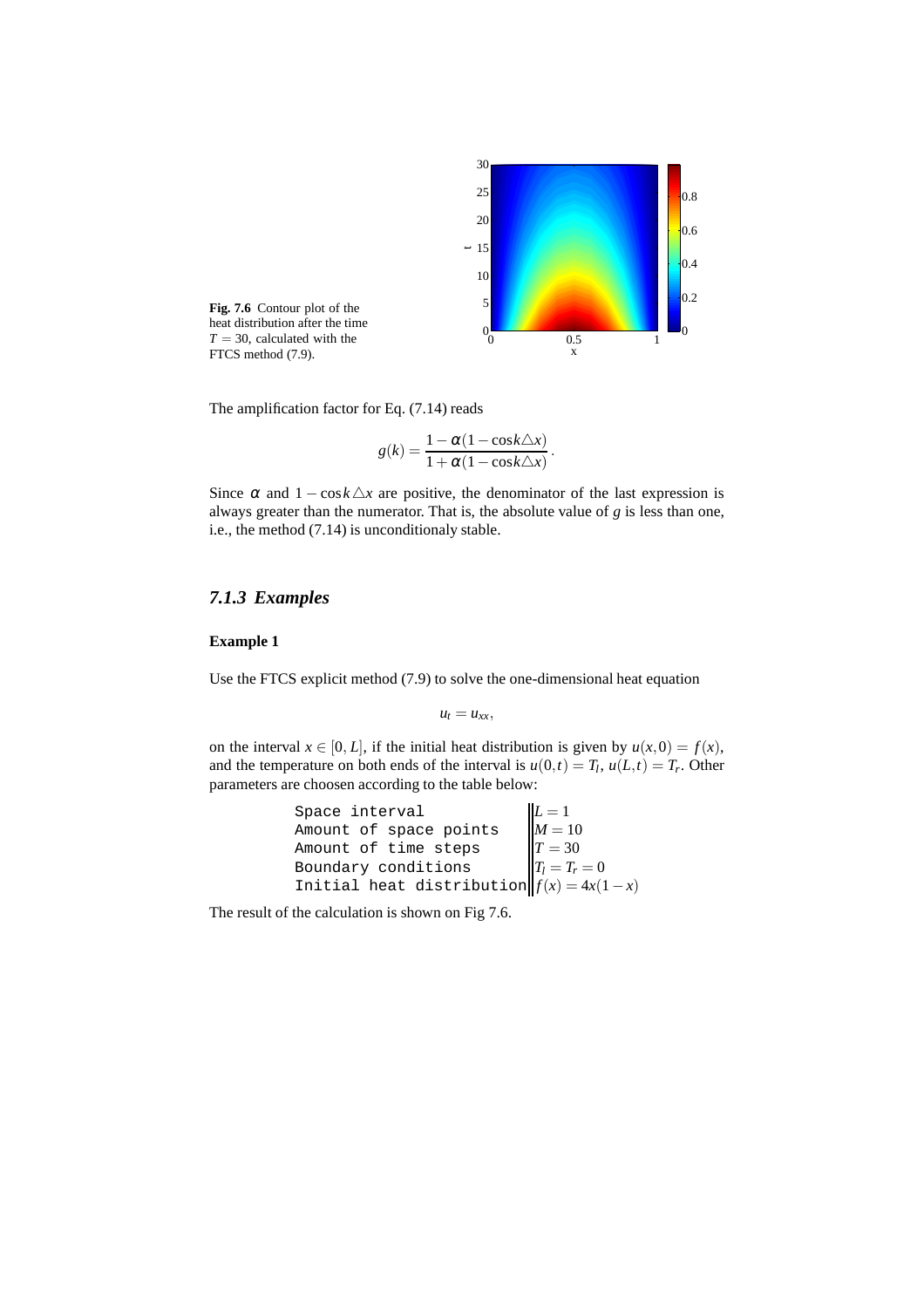

**Fig. 7.7** Contour plot of the diffusion of the initial Gauss pulse, calculated with the pulse, calculated with the  $\frac{0}{-5}$  0<br>BTCS implicit method (7.13).

#### **Example 2**

Use the implicit BTCS method (7.13) to solve the one-dimensional diffusion equation

 $u_t = u_{xx}$ 

on the interval  $x \in [-L, L]$ , if the initial distribution is a Gauss pulse of the form  $u(x,0) = \exp(-x^2)$  and the density on both ends of the interval is given as  $u_x(-L,t) = u_x(L,t) = 0$ . For the other parameters see the table below:

Space interval  
\nSpace discretization step  
\nTime discretization step  
\nAmount of time steps  
\n
$$
L = 5
$$
  
\n $\Delta x = 0.1$   
\n $\Delta t = 0.05$   
\n $T = 200$ 

Solution of the problem is shown on Fig. (7.7).

## **Example 3**

Use the Crank-Nicolson method (7.14) to solve the one-dimensional heat equation

$$
u_t=1.44\,u_{xx},
$$

on the interval  $x \in [0, L]$ , if the initial heat distribution is  $u(x, 0) = f(x)$  and again, the temperature on both ends of the interval is given as  $u(0,t) = T_l$ ,  $u(L,t) = T_r$ . Other parameters are choosen as:

```
Space interval L=1
Space discretization step \Delta x = 0.1Time discretization step \triangle t = 0.05Amount of time steps T = 15Boundary conditions T_l = 2, T_r = 0.5Initial heat distribution f(x) = 2 - 1.5x + \sin(\pi x)
```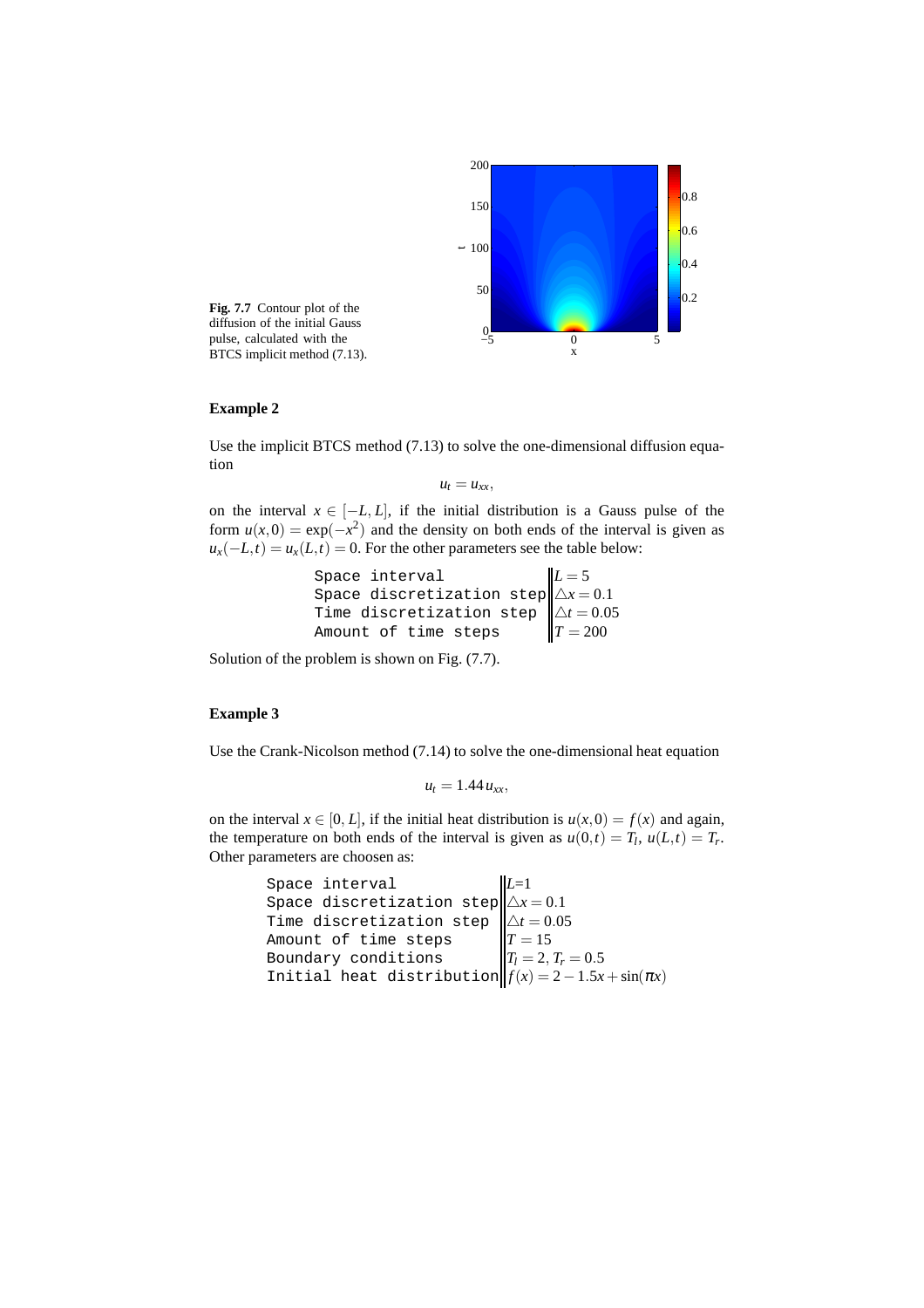

Numerical solution of the problem in question is shown on Fig. (7.8).

# **7.2 The Diffusion Equation in 2D**

Let us consider the solution of the diffusion equation  $(7.2)$  in two dimensions

$$
\frac{\partial u}{\partial t} = D \left( \frac{\partial^2 u}{\partial x^2} + \frac{\partial^2 u}{\partial y^2} \right),\tag{7.15}
$$

where  $u = u(x, y, t)$ ,  $x \in [a_x, b_x]$ ,  $y \in [a_y, b_y]$ . Suppose, that the initial condition is given and function *u* satisfies boundary conditions in both *x*- and in *y*-directions. As before, we discretize in time on the uniform grid  $t_n = t_0 + n\Delta t$ ,  $n = 0, 1, 2, \ldots$ Futhermore, in the both *x*- and *y*-directions, we use the uniform grid

$$
x_i = x_0 + i\Delta x, \quad i = 0, \cdots, M, \quad \Delta x = \frac{b_x - a_x}{M + 1},
$$
  

$$
y_j = y_0 + j\Delta y, \quad j = 0, \cdots, N, \quad \Delta y = \frac{b_y - a_y}{N + 1}.
$$

# *7.2.1 Numerical Treatment*

## **The FTCS Method in 2D**

In the case of two dimensions the explicit FTCS scheme reads

$$
\frac{u_{ij}^{n+1} - u_{ij}^n}{\triangle t} = D\left(\frac{u_{i+1j}^n - 2u_{ij}^n + u_{i-1j}^n}{\triangle x^2} + \frac{u_{ij+1}^n - 2u_{ij}^n + u_{ij-1}^n}{\triangle y^2}\right),
$$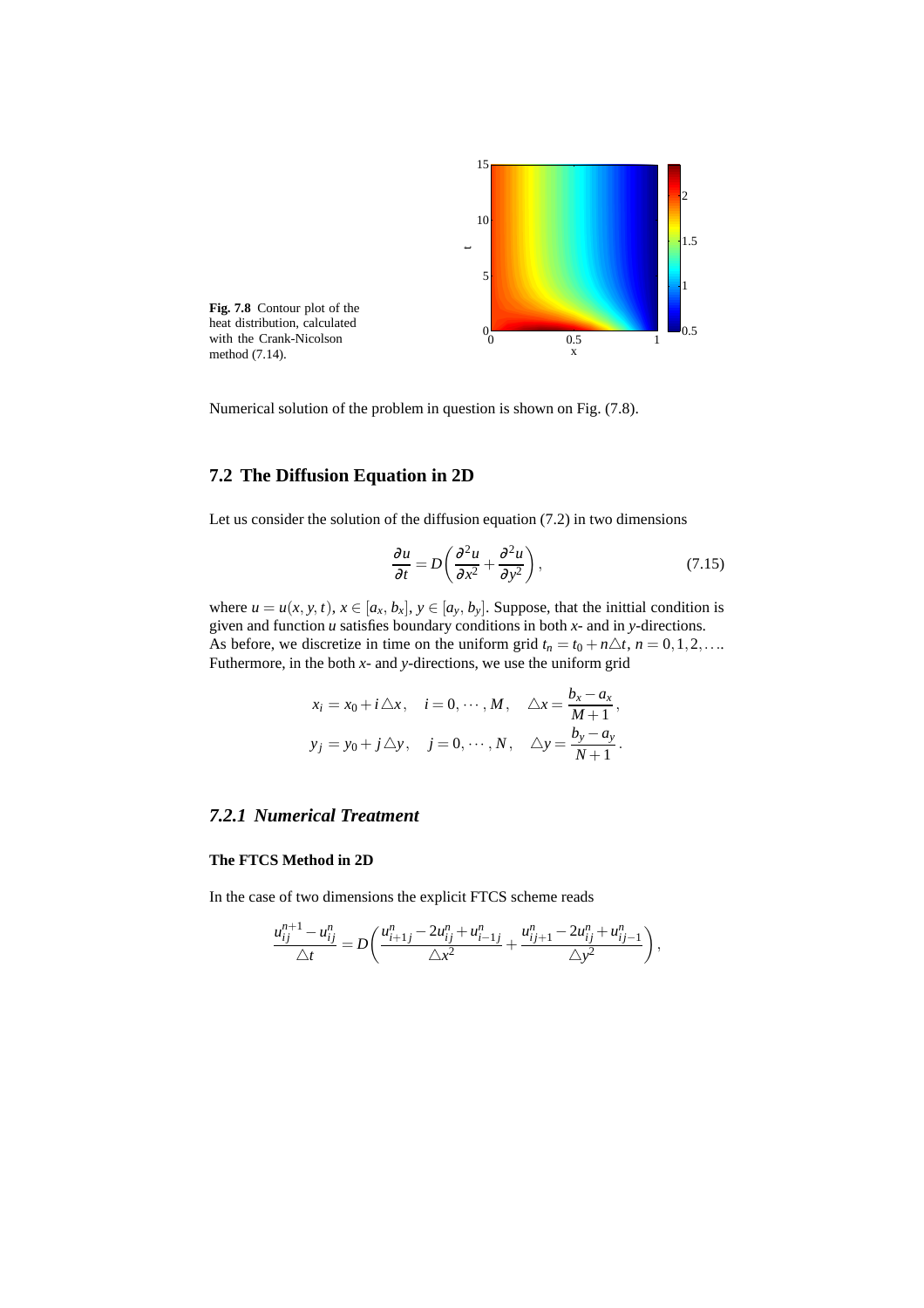or, with  $\alpha = D \triangle t / \triangle x^2$  and  $\beta = D \triangle t / \triangle y^2$ 

$$
u_{ij}^{n+1} = \alpha (u_{i+1j}^n + u_{i-1j}^n) + \beta (u_{ij+1}^n + u_{ij-1}^n) + (1 - 2\alpha - 2\beta)u_{ij}^n.
$$
 (7.16)

The ansatz

$$
\varepsilon_{ij}^n = g^n e^{i(k_x x_i + k_y x_j)}
$$

leads to the following relation for the amplification factor  $g(k)$ 

$$
g(k) = 1 - 4\alpha \sin^2\left(\frac{k_x \triangle x}{2}\right) - 4\beta \sin^2\left(\frac{k_y \triangle y}{2}\right).
$$

In this case the stability condition reads

$$
\alpha + \beta \le \frac{1}{2} \,. \tag{7.17}
$$

This stability condition imposes a limit on the time step:

$$
\Delta t \leq \frac{\Delta x^2 \Delta y^2}{2D(\Delta x^2 + \Delta y^2)}.
$$

In particular, for the case  $\triangle x = \triangle y$  we have

$$
\triangle t \leq \frac{\triangle x^2}{4D},
$$

which is even more restrictive, than in the one-dimensional case.

### **The BTCS Method in 2D**

To overcome the stability restriction of the FTCS method (7.16), we can use an implicit BTCS schema in the two-dimensional case. The schema reads:

$$
\frac{u_{ij}^{n+1} - u_{ij}^n}{\triangle t} = D \left( \frac{u_{i+1j}^{n+1} - 2u_{ij}^{n+1} + u_{i-1j}^{n+1}}{\triangle x^2} + \frac{u_{ij+1}^{n+1} - 2u_{ij}^{n+1} + u_{ij-1}^{n+1}}{\triangle y^2} \right),
$$

or

$$
-\alpha(u_{i+1j}^{n+1} + u_{i-1j}^{n+1}) + (1 + 2\alpha + 2\beta)u_{ij}^{n+1} - \beta(u_{ij+1}^{n+1} + u_{ij-1}^{n+1}) = u_{ij}^n.
$$
 (7.18)

Let us consider the approximation (7.18) on the  $5 \times 5$  grid, i.e.,  $i = j = 0, \ldots, 4$ . Moreover, suppose that Dirichlet boundary conditions are given, that is, all values  $u_{0j}$ ,  $u_{4j}$ ,  $u_{i0}$ ,  $u_{i4}$  are known. Suppose also that  $n = 1$  and define  $\gamma = 1 + 2\alpha + 2\beta$ . Then the approximation above leads to the neun algebraic equations: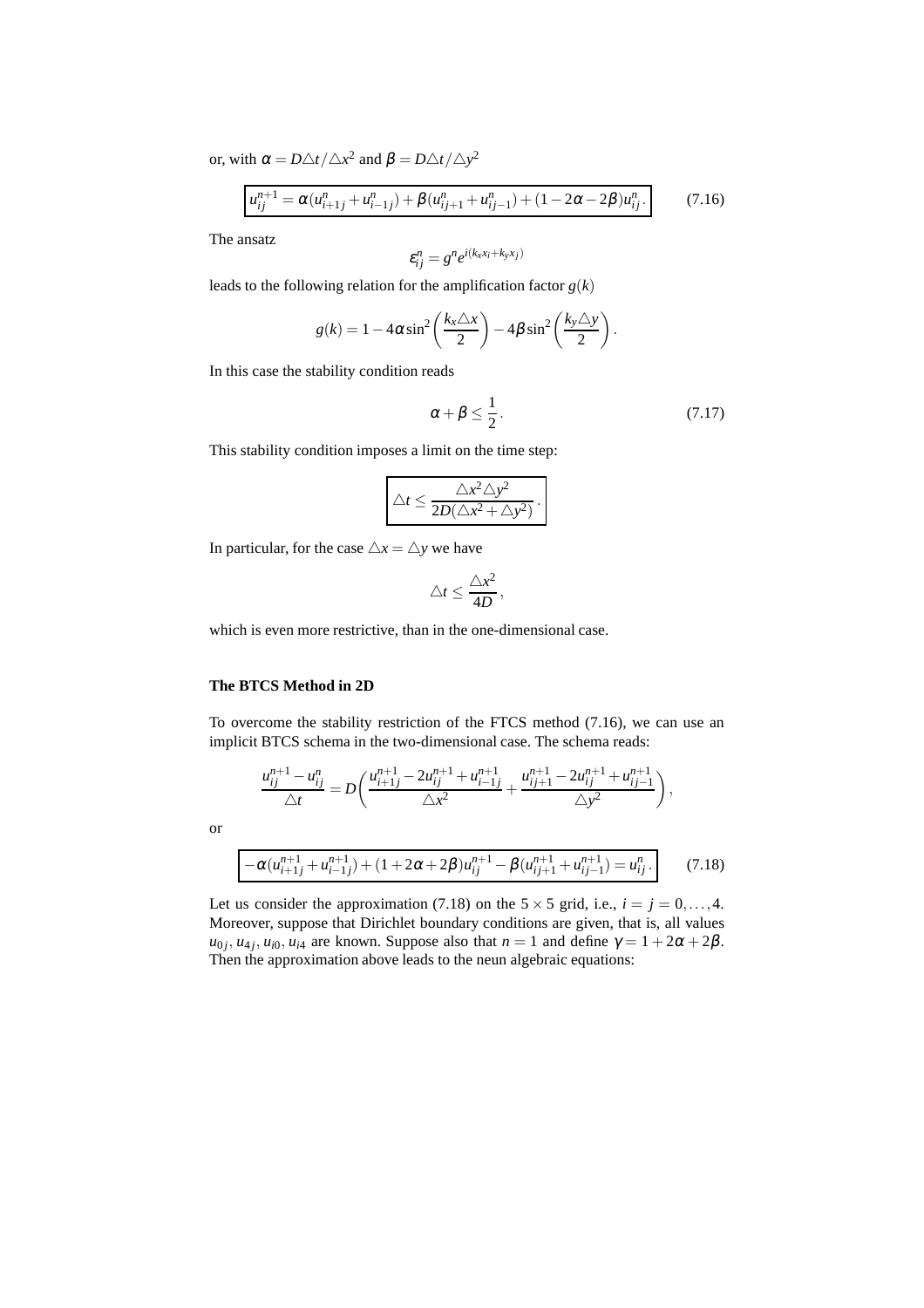$$
-\alpha u_{21}^2 + \gamma u_{11}^2 - \beta u_{12}^2 = u_{11}^1 + \alpha u_{01}^2 + \beta u_{10}^2,
$$
  
\n
$$
-\alpha u_{22}^2 + \gamma u_{12}^2 - \beta (u_{13}^2 + u_{11}^2) = u_{12}^1 + \alpha u_{02}^2,
$$
  
\n
$$
-\alpha u_{23}^2 + \gamma u_{13}^2 - \beta u_{12}^2 = u_{13}^1 + \alpha u_{03}^2 + \beta u_{14}^2,
$$
  
\n
$$
-\alpha (u_{31}^2 + u_{11}^2) + \gamma u_{21}^2 - \beta u_{22}^2 = u_{21}^1 + \beta u_{20}^2,
$$
  
\n
$$
-\alpha (u_{32}^2 + u_{12}^2) + \gamma u_{22}^2 - \beta (u_{23}^2 + u_{21}^2) = u_{22}^1,
$$
  
\n
$$
-\alpha u_{21}^2 + \gamma u_{31}^2 - \beta u_{32}^2 = u_{31}^1 + \alpha u_{41}^2 + \beta u_{30}^2,
$$
  
\n
$$
-\alpha u_{22}^2 + \gamma u_{32}^2 - \beta (u_{33}^2 + u_{31}^2) = u_{32}^1 + \alpha u_{42}^1,
$$
  
\n
$$
-\alpha u_{23}^2 + \gamma u_{32}^2 - \beta u_{33}^2 = u_{33}^1 + \alpha u_{44}^2 + \beta u_{34}^2.
$$

Formally, one can rewrite the system above to the matrix form  $A$ **u** = **b**, i.e.,

|             | $-\beta$ 0 $-\alpha$ 0 0 0 0<br>$\theta$<br>$-\beta$ $\gamma$ $-\beta$   0 $-\alpha$ 0   0 0<br>$0 - \beta \gamma$   0   0 $-\alpha$   0   0<br>$\sim 0$                                 |          | $u_{12}^2$ .<br>$u_{13}^-$       | $\langle u_{11}^1 + \alpha u_{01}^2 + \beta u_{10}^2 \rangle$<br>$u_{12}^1 + \alpha u_{02}^2$<br>$u_{13}^1 + \alpha u_{03}^2 + \beta u_{14}^2$ |
|-------------|------------------------------------------------------------------------------------------------------------------------------------------------------------------------------------------|----------|----------------------------------|------------------------------------------------------------------------------------------------------------------------------------------------|
|             | $-\alpha$ 0 0 $\gamma$ $-\beta$ 0 $-\alpha$ 0<br>$0 -\alpha$ $0$ $\begin{vmatrix} -\beta & \gamma & -\beta \end{vmatrix}$ $0 -\alpha$<br>0 0 $-\alpha$ 0 $-\beta$ $\gamma$ 0 0 $-\alpha$ |          | $u_{21}^2$ .<br>$u_{23}^2$       | $u_{21}^1 + \beta u_{20}^2$<br>$u_{22}^{\perp}$<br>$u_{23}^1 + \beta u_{24}^2$                                                                 |
| $0 \quad 0$ | 0 0 0 $-\alpha$ 0 0 $\gamma$ - $\beta$ 0<br>$0 \quad 0 \quad 0 \quad -\alpha \quad 0$<br>$ -\beta \gamma $<br>0 0 0 $-\alpha$ 0 $-\beta$ $\gamma$                                        | $-\beta$ | $\cdot u_{31}^2$<br>$u_{32}^2$ . | $u_{31}^1 + \alpha u_{41}^2 + \beta u_{30}^2$<br>$u_{32}^1 + \alpha u_{42}^2$<br>$u_{33}^1 + \alpha u_{44}^1 + \beta u_{34}^2$                 |

The matrix *A* is a five-band matrix. Nevertheless, despite of the fact that the schema is absolute stable, two of five bands are desposed so far apart from the main diagonal, that simple  $\mathcal{O}(n)$  algorithms like TDMA are difficult or even impossible to apply.

#### **The ADI Method**

The idea of the ADI-method (*alternating direction implicit*) is to alternate direction and thus solve two one-dimensional problem at each time step [17]. The first step keeps *y*-direction fixed:

$$
\frac{u_{ij}^{n+1/2} - u_{ij}^n}{\triangle t/2} = D\left(\frac{u_{i+1j}^{n+1/2} - 2u_{ij}^{n+1/2} + u_{i-1j}^{n+1/2}}{\triangle x^2} + \frac{u_{ij+1}^n - 2u_{ij}^n + u_{ij-1}^n}{\triangle y^2}\right).
$$

In the second step we keep *x*-direction fixed:

$$
\frac{u_{ij}^{n+1} - u_{ij}^{n+1/2}}{\triangle t/2} = D \bigg( \frac{u_{i+1j}^{n+1/2} - 2u_{ij}^{n+1/2} + u_{i-1j}^{n+1/2}}{\triangle x^2} + \frac{u_{ij+1}^{n+1} - 2u_{ij}^{n+1} + u_{ij-1}^{n+1}}{\triangle y^2} \bigg).
$$

Both equations can be written in a triadiagonal form. Define

$$
\alpha = \frac{D\triangle t}{2\triangle x^2}, \qquad \beta = \frac{D\triangle t}{2\triangle y^2}.
$$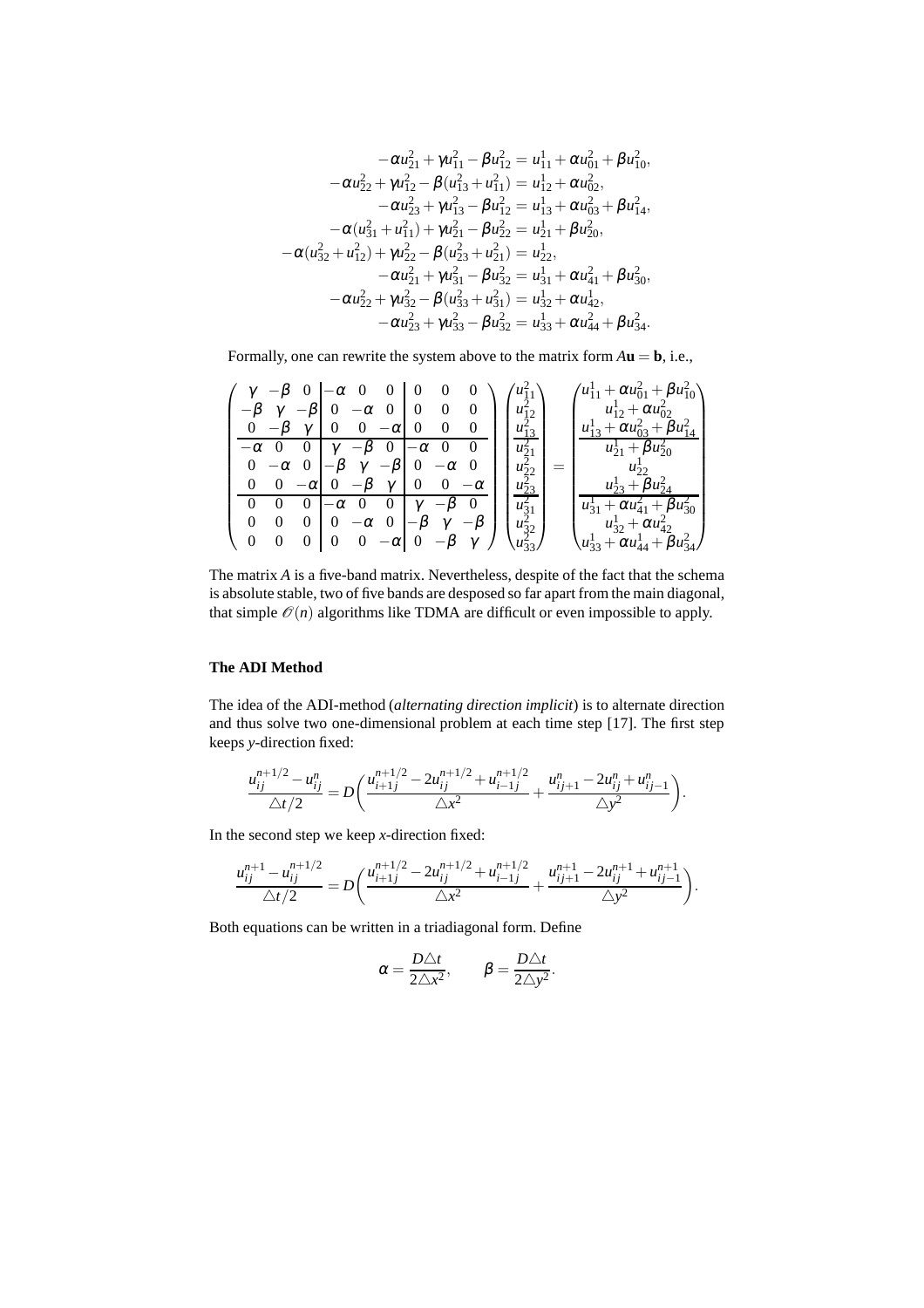Than we get:

$$
-\alpha u_{i+1j}^{n+1/2} + (1+2\alpha)u_{ij}^{n+1/2} - \alpha u_{i-1j}^{n+1/2} = \beta u_{ij+1}^n + (1-2\beta)u_{ij}^n + \beta u_{ij-1}^n(7.19) -\beta u_{ij+1}^{n+1} + (1+2\beta)u_{ij}^{n+1} - \beta u_{ij-1}^{n+1} = \alpha u_{i+1j}^{n+1/2} + (1-2\alpha)u_{ij}^{n+1/2} + \alpha u_{i+1j}^{n+1/2}.
$$

Instead of five-band matrix in BTCS method (7.18), here each time step can be obtained in two sweeps. Each sweep can be done by solving a tridiagonal system of equations. The ADI-method is second order in time and space and is absolute stable [11] (however, the ADI method in 3D is conditional stable only).

# *7.2.2 Examples*

Use the ADI method (7.19) to solve the two-dimensional diffusion equation

$$
\partial_t u(\mathbf{r},t) = \triangle u(\mathbf{r},t),
$$

where  $u = u(\mathbf{r}, t)$ ,  $\mathbf{r} \subseteq \mathbb{R}^2$  on the interval  $r \in [0, L] \times [0, L]$ , if the initial distribution is a Gauss pulse of the form  $u(x,0) = \exp(-20(x-L/2)^2 - 20(y-L/2)^2)$  and the density on both ends of the interval is given as  $u_r(0, t) = u_r(L, t) = 0$ . Other parameters are choosen according to the table below.

Space interval  
\nAmount of points  
\nTime discretization step  
\n
$$
\begin{cases}\nL = 1 \\
M = 100, (\triangle x = \triangle y) \\
\triangle t = 0.001 \\
T = 40\n\end{cases}
$$

Solution of the problem is shown on Fig. (7.9).